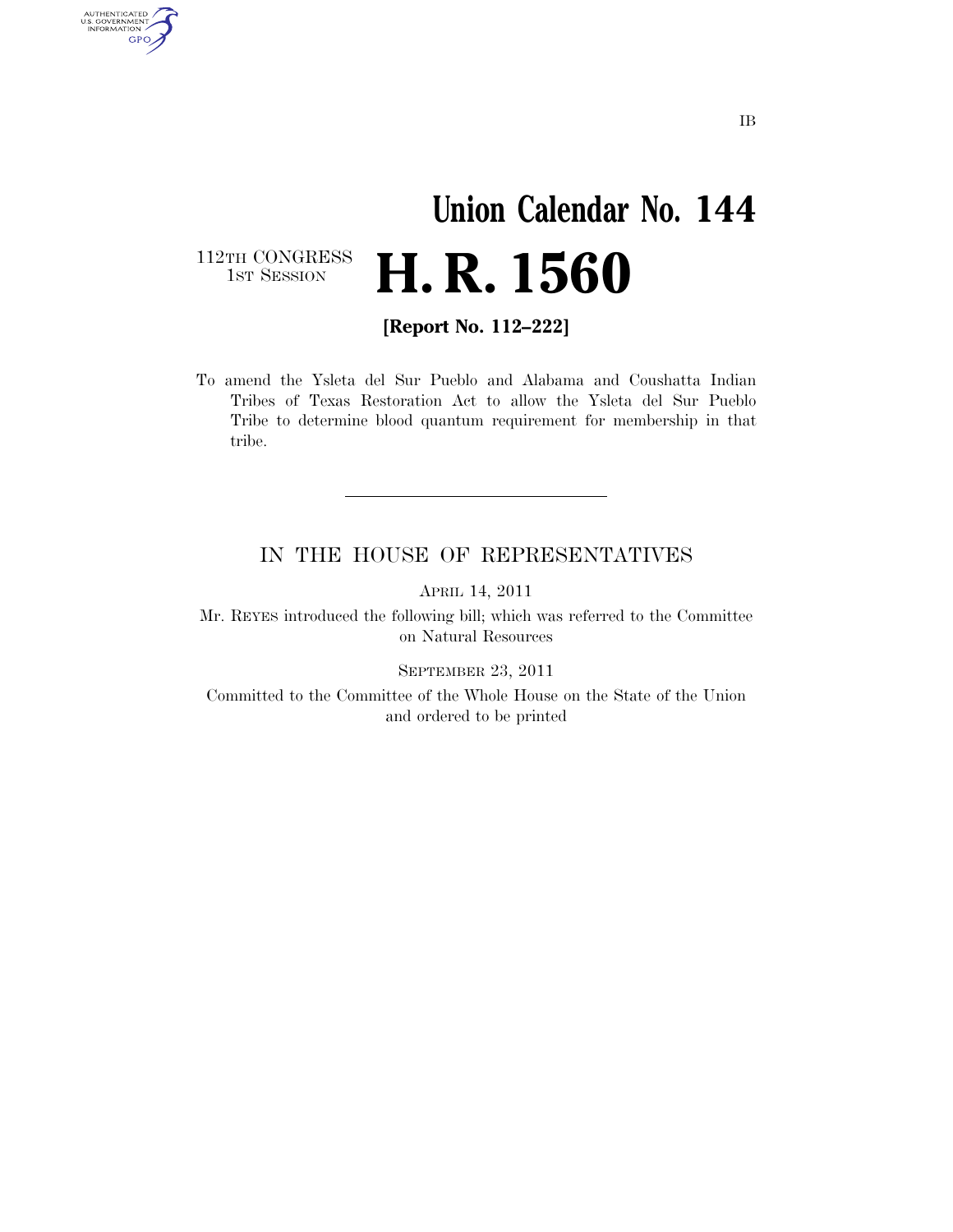## **A BILL**

2

To amend the Ysleta del Sur Pueblo and Alabama and Coushatta Indian Tribes of Texas Restoration Act to allow the Ysleta del Sur Pueblo Tribe to determine blood quantum requirement for membership in that tribe.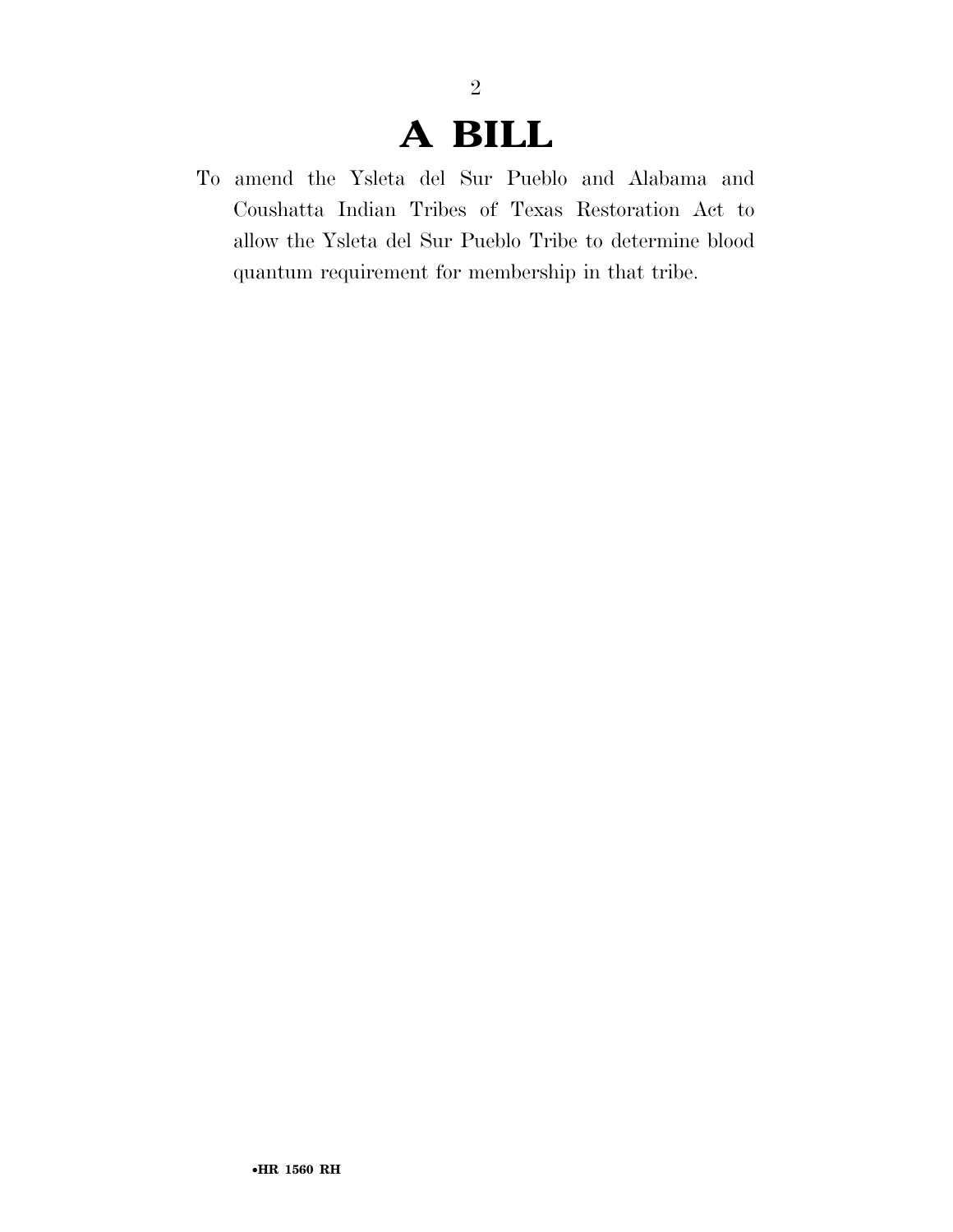

- as follows:
- ''(2) any person of Tigua Ysleta del Sur Pueblo 10 Indian blood enrolled by the tribe.".